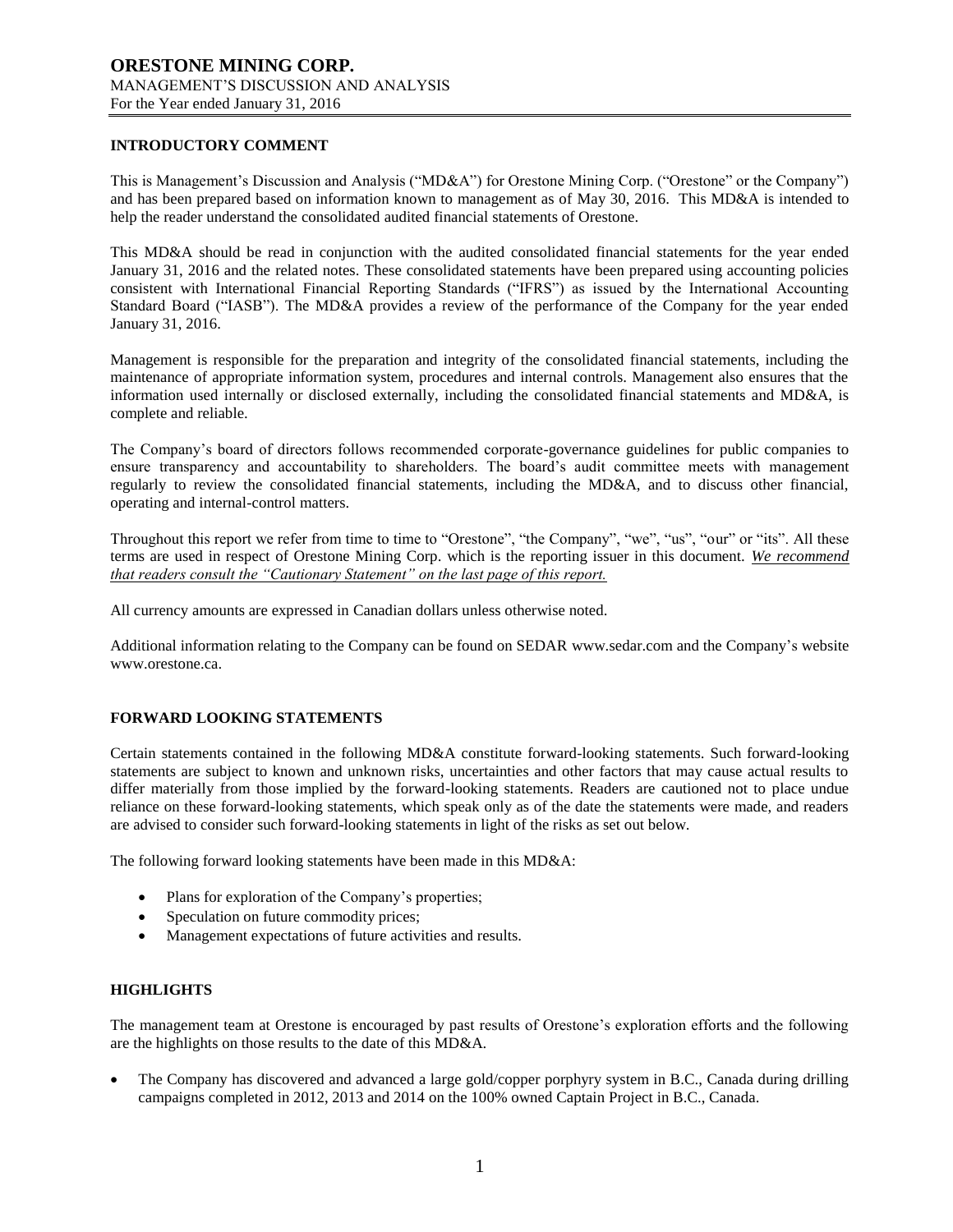The Company has 75 line kilometers of geophysics and 58 drill sites approved on the Captain Project by the BC Ministry of Energy and Mines.

### **OUTLOOK**

The Company has planned exploration programs and continues to have field and data reviews of its properties to assist the Company's determination of the best course of action for each of them.

#### **DESCRIPTION OF BUSINESS AND OVERALL PERFORMANCE**

Orestone Mining Corp. is a mineral exploration company incorporated on April 30, 2007 and subsequently listed on the TSX Venture Exchange under the trading symbol "ORS" on March 11, 2008. To date the Company has focused on gold and copper/gold projects in the Quesnel Terrane of British Columbia.

The Company actively evaluates potential joint ventures, mergers, and acquisitions in search of opportunities to acquire significant new mineral properties.

During the year ended January 31, 2016, the Company continued to carefully manage its cash and corporate overhead.

#### **RESULTS OF OPERATIONS – MINERAL PROPERTIES**

To best understand Orestone's financial results, it is important to gain an appreciation for the significant events, transactions and activities which occurred on its mineral properties during and subsequent to the reporting period. These are summarized below.

#### **Captain Property**

The Captain Property and surrounding lands contain many airborne magnetic-high anomalies on ground previously worked by Placer Dome, Noranda and several junior resource companies during 1989 to 1996. Numerous airborne magnetic-high targets in the Quesnel Terrane are known to be related to underlying intrusions important for their relationship with copper-gold porphyry deposits such as Thompson Creek Metals' Mt. Milligan deposit immediately north of the Captain Property. Induced polarization ("IP") surveys over the airborne magnetic highs are a key method of identifying drill targets on the largely overburden covered Captain Property. Between 2008 and 2010, the Company undertook geochemical sampling, induced polarization and ground magnetic surveys, and limited percussion and diamond drilling. Detailed results are filed on Sedar.

In August, 2011, Orestone completed an IP/Resistivity and ground magnetics survey that consisted of a total of 30 kilometers of survey in six lines spaced 400 meters apart and was designed to expand upon previous geophysical surveys along logging roads. The objective of the survey was to better define the potential for copper-gold sulphide mineralization in the area surrounding diamond drill hole 09-05 which encountered potassic-altered volcanic and intrusive rocks. This vertical drill hole reached a depth of 137 meters with the last 3.1 meters encountering mineralized breccia grading 0.21 per cent copper and 0.35 grams per tonne (g/t) gold.

The results of the survey completed by Peter E. Walcott & Associates show three separate IP chargeability anomalies that flank magnetic high anomalies. The IP anomalies have widths of 1,000 meters or more that remain open, thus have yet to be fully outlined. The principal IP chargeability anomaly in the central portion of the survey area currently measures 1,000 meters by more than 4,000 meters and corresponds with a resistivity high. This coincident chargeability and resistivity high area is located on the western flank of a magnetic high interpreted to be a magnetitebearing intrusive measuring 1,000 to 2,000 meters wide and in excess of five kilometers in strike length. This geophysical signature covering the central IP/resistivity high target on the Captain project is similar in nature to the geophysical signature of the MBX copper-gold deposit at Mt. Milligan. The geophysical report by Peter E. Walcott &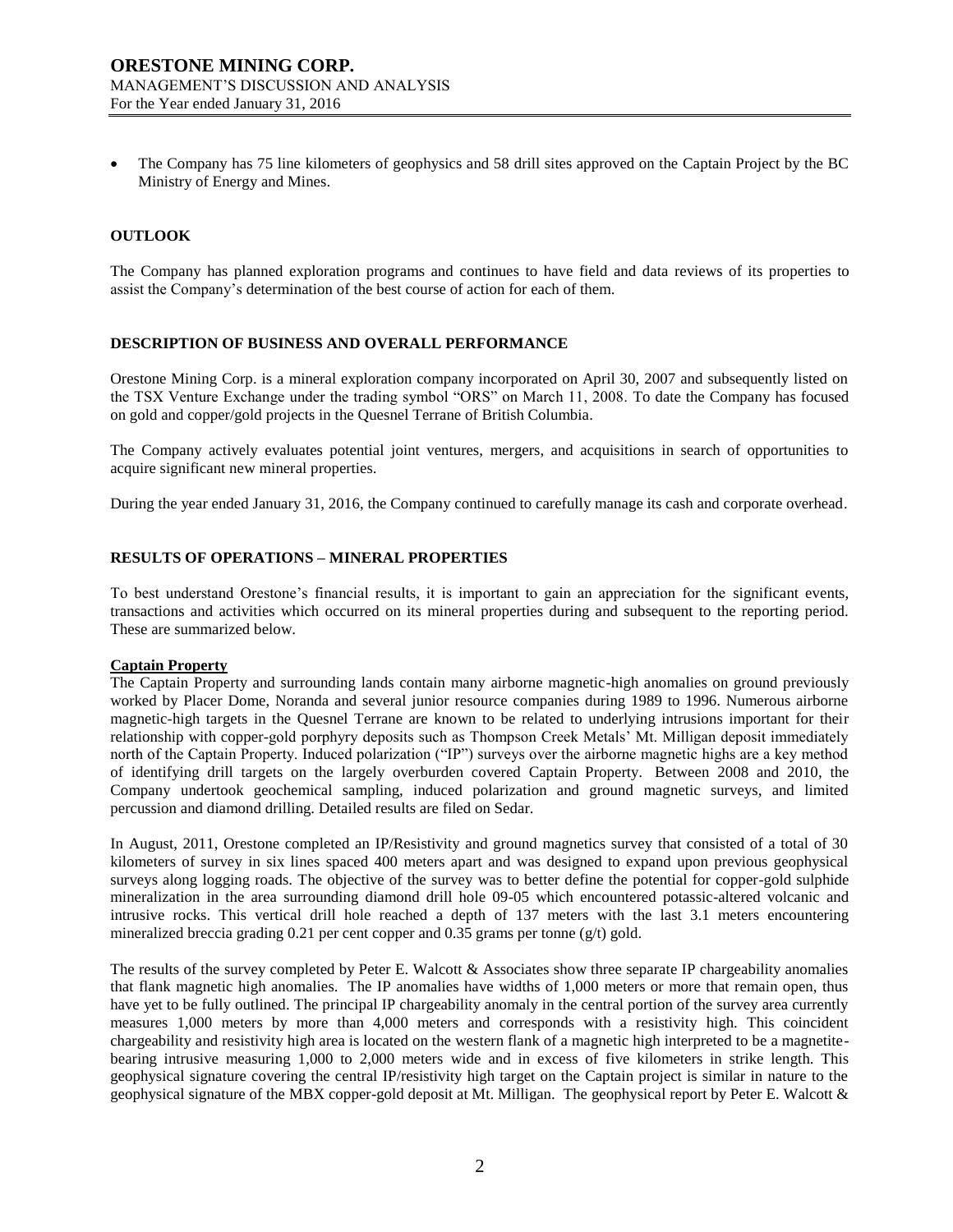Associates also recommends additional work to define anomalies that are located to the east and west of the current grid area.

In December of 2011, the Company initiated a diamond drilling program that was completed in January 2012. The drill program consisted of 4 holes totaling 1,275 meters with the objectives to test the previously described anomalies. Overburden depth from all the drill holes was relatively uniform, averaging 45 meters, which is consistent with overburden depth from the previous drill hole 09-05 The best results from the drilling are found in drill hole C11-01 that consisted of 0.23 g/t gold and 0.03% copper over 87 meters that included 0.298 g/t gold and 0.09% copper over 43 meters.

The drill program was successful in confirming the presence of copper and gold mineralization within a sequence of altered rocks consistent with that found in economic copper-gold porphyry systems. To confirm the presence of favorable alteration, a suite of samples from three holes were sent out for petrographic analysis. The results of this study support the Company`s interpretation that the alteration pattern from the drilling is indicating potential for economic mineralization and that more drilling is warranted.

In the fourth quarter of 2012, the Company completed 912.8 metres of diamond drilling in three holes in the East Mag or Admiral Target Area.

Vertical Hole C12-05 located 100 meters west of C11-01 was drilled to depth of 550.17 metres. The hole intersected bedrock at 63.7m; from 63.7m-150m sericite-carbonate altered volcanic rocks with 1-5% pyrite and minor chalcopyrite (copper mineral) were intersected; from 150m-550m moderate to strong potassic feldspar-actinolitebiotite and sericite-carbonate altered volcanics and monzonite porphyry dykes with finely disseminated magnetitepyrite-chalcopyrite and blebby chalcopyrite and finely disseminated chalcopyrite in potassic feldspar altered veins and flooded zones. Magnetite is disseminated throughout and is associated with zones of pervasive, felted secondary actinolite-biotite. The above described four hundred meter mineralized intercept of finely disseminated and locally coarse blebby chalcopyrite increases in intensity down hole and remains open at depth.

Hole C12-05 returned two significant intervals of strong gold mineralization; the upper zone grading 0.65  $g/t$  gold and 0.06% copper (on an uncut basis) over 118.8 meters and the lower zone grading 0.41 g/t gold and 0.07% copper (on an uncut basis) over 164.6 meters. The mineralization in hole C12-05 remains open to depth and analytical results are tabled below.

| <b>Hole C12-05</b> | From/To     | Length   | Copper    | Gold        |
|--------------------|-------------|----------|-----------|-------------|
|                    | (meters)    | (meters) | (percent) | grams/tonne |
| Upper zone         | 88.1-206.9  | 118.8    | 0.06      | 0.65        |
| Incl.              | 152.1-161.2 | 9.1      | 0.27      | 6.46        |
| Lower zone         | 377.6-542.2 | 164.6    | 0.07      | 0.41        |
| Incl.              | 499.5-505.6 | 6.1      | 0.51      | 4.45        |
| Upper zone $*$     | 88.1-206.9  | 118.8    | 0.06      | 0.30        |
| Lower zone*        | 377.6-542.2 | 164.6    | 0.07      | 0.32        |

\*High Gold Values Cut to 1.6 g/t

In January of 2013, the Company conducted a detailed 130 kilometer ground magnetic survey that was completed in February 2013. The magnetic survey was designed to define the magnetic anomaly within the area of the recent drill discovery of significant gold/copper mineralization.

This magnetic survey was successful in identifying new magnetic anomalies. Drilling conducted in late 2012 intercepted disseminated gold-copper mineralization associated with magnetic monzonite dyke swarms and strong potassic alteration conforming to the classic alkalic porphyry model. The data generated from the magnetic survey has defined the size and shape of the magnetic targets which are also related to moderate IP chargeability highs in excess of 10mV/V (millivolts/volts). Combined, this data has defined compelling drill targets which will allow future drilling efforts to focus on the magnetite/gold association.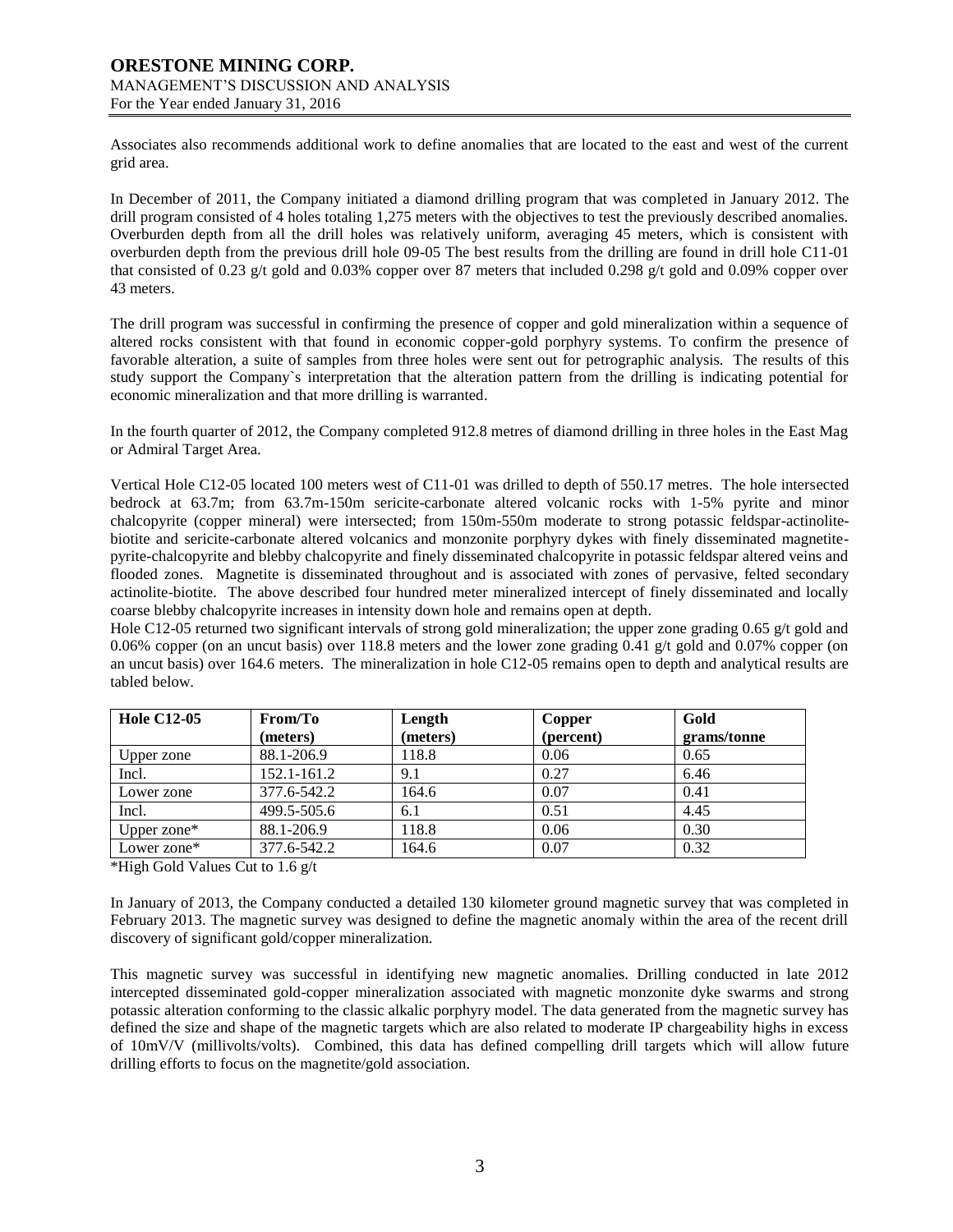The survey on the West Mag target area outlined three large magnetic highs over a northwesterly trending area measuring 2500m x 5000m, the largest and most significant, T9 measures 1000m x 4000m with a northwesterly strike length. These large targets lay four kilometeres to the west of the Admiral target. It is believed they represent magnetite-potassic alteration and magnetic monzonite intrusives.

In July 2013, the Company completed a drilling campaign that consisted of three diamond drill holes totaling 642 meters. Holes C13-01 and C13-02 were drilled 400 metres respectively NW and SE of significant potassic alteration and copper gold mineralization intersected in previous holes C12-05 and C11-01. Hole C13-03 was drilled in the center of the Admiral target, a large magnetic high measuring 1000 metres by 1500 metres located 800 metres north of holes C12-05 and C11-01.

Hole C13-03 intersected an unaltered and un-mineralized post mineral alkalic gabbro dyke from the bedrock contact at 78.9m to 280.0m. At a depth of 204.9m to 207.9m a xenolith fragment of highly potassic-sericite altered monzonite porphyry was intersected which assays 0.226% copper and 1.90 g/t gold over three metres. The post mineral dyke is situated in the centre of the magnetic high and it is interpreted to measure  $50 - 100$  metres in thickness and 1000 meters in strike length and the xenolith fragment or rafted block is thought to have been transported from immediate adjacent rocks.

Hole 13-02 was drilled at an Azimuth of -70 NE across a strong magnetic anomaly and intersected two sections of potassic-sericite altered volcanic and monzonite dykes separated by a section of post mineral andesite dykes. The first mineralized and altered dyke was intersected from 32.4m to 66.4m for an interval of 34m with an average grade of 0.073% copper and 0.20 g/t gold while the second altered and mineralized dyke was intersected from 121.3m to 170.1m for an interval of 48.8m with an average grade of 0.055% copper and 0.35 g/t gold.

Hole C13-01 intersected intensely quartz-sericite-pyrite altered volcanics on the south margin of the Admiral target averaging 183 ppm Cu and 52 ppb Au.

The Company now has all permits in place to facilitate 75 line kilometers of geophysics with 58 sites approved for drilling.

### **Todd Property**

The Todd Creek property is located in northwest British Columbia, approximately 35 kilometers northeast of the town of Stewart. The property is within the Jurassic Hazelton, similar to the geological environment that hosts several large and significant mineral deposits. These deposits include the Granduc Mine (historic producer), Eskay Creek Mine (historic producer) and Kerr-Sulphurets-Mitchell deposit. The Company believes that the Todd property has the potential to host significant mineral deposits of a type consistent with the other known deposits in the district.

On April 30, 2010, Orestone signed the Todd Creek Joint Venture Agreement with Goldeye Explorations Limited and Polar Star Mining Corporation and became the Manager of the Joint Venture, in which the Company holds a 51% interest, acquired through the purchase of Intuitive Exploration Inc. ("Intuitive"). The Company completed the acquisition with Intuitive on June 3, 2010 by way of a share exchange. As of June 3, 2010 Intuitive was the Company's wholly-owned subsidiary and the Company is the parent of Intuitive. The principle asset of Intuitive is the 51% ownership in the Todd Creek Venture. Under the Todd Creek option agreement, the Company earned its 51% interest in the Todd Property by making payments on the property aggregating \$180,000, issuing 170,000 shares and by incurring expenses related to the Todd Creek Property aggregating \$2,500,000. Geofine has a net smelter return royalty in the amount of 2.5%. The Todd Creek Joint Venture pays a \$25,000 advance on the above royalty to Geofine every November.

Dr. Mark Fedikow of Mount Morgan Resources Ltd. completed a NI 43-101 technical report on the Todd Property and the Todd Creek Report has been filed on SEDAR at [www.sedar.com.](http://www.sedar.com/) The author of the Todd Creek Report, Dr. Fedikow, is an independent Qualified Person under NI 43-101.

On December 15, 2015 the Company sold its interest in the Todd Creek to Millrock Resources Inc. ("Millrock").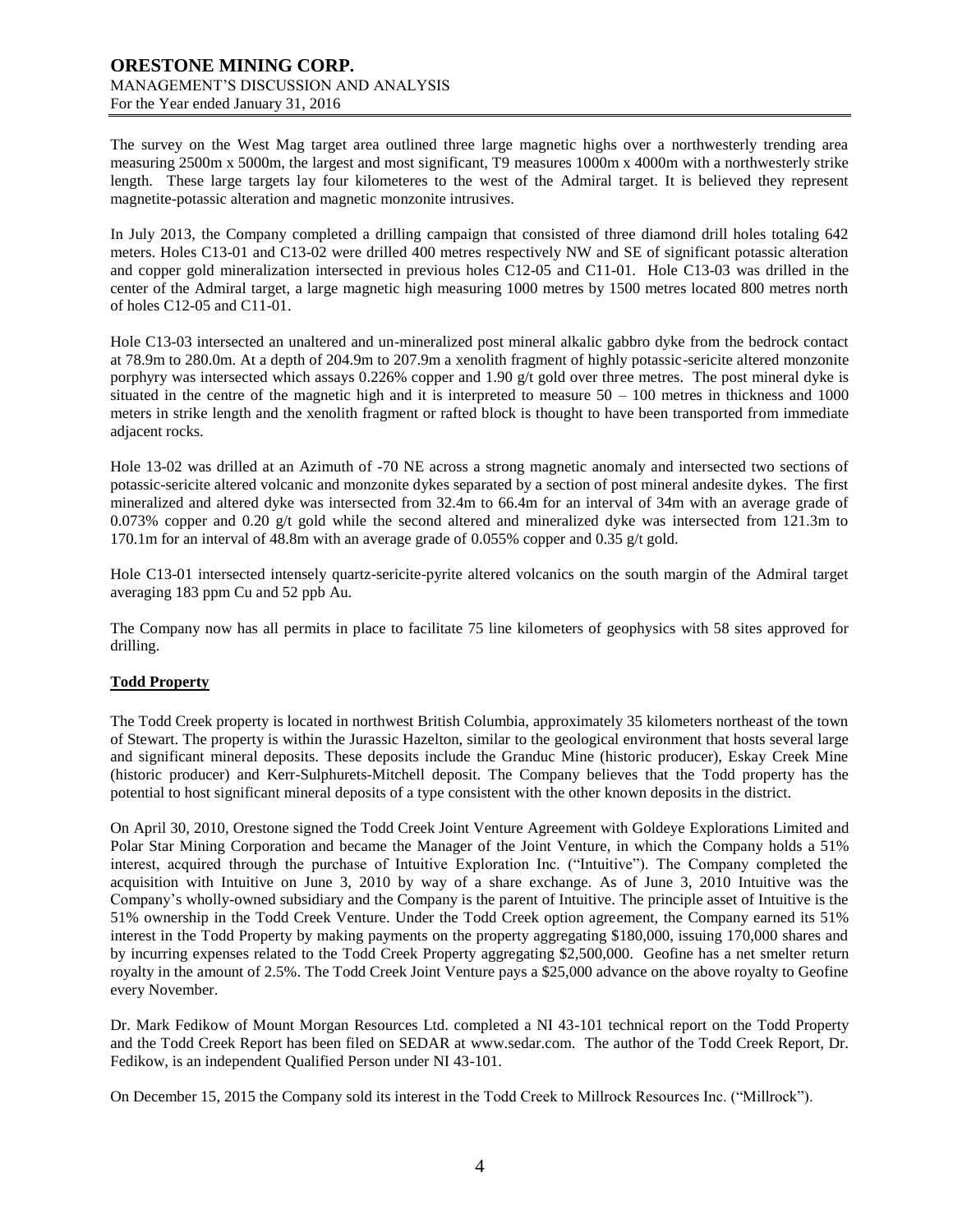Millrock purchased a 100% royalty-free interest in the Todd Creek Joint Venture for C\$100,000 (of which \$35,100 is paid to Geofine to satisfy prior obligations) cash and 888,889 Millrock common shares distributed on a pro-rata basis according to the joint venture ownership (Goldeye Explorations Limited – 24.5%, Revelo Resources Corp. – 24.5%, and Orestone Mining Corp. – 51%). The Company's portion received was \$33,500 and 453,333 shares of Millrock.

### **Estrella de Oro Property**

On January 16, 2014, the Company signed a five year option agreement with Kootenay Silver Inc. to earn a 60% interest in the 700 hectare Estrella de Oro gold exploration property located in Sonora State, Mexico approximately 200 kilometers southeast of the city of Hermosillo.

In March of 2014, the Company completed an initial soil geochemistry program consisting of a grid covering an area of 500 metres by 700 metres. Results show a gold anomaly approximately 600 long by 100 to 150 metres wide that corresponds with previous positive surface sample results.

In August of 2014, the Company executed a trenching program consisting of 11 trenches of varying lengths totalling approximately 350 metres to test various targets developed through previous soil geochemistry, geological mapping and surface sample work.

In October 2014, the Company announced it had completed an initial soil geochemistry program consisting of a grid covering an area of 500 metres by 700 metres. The property did not appear to host the potential for a bulk-tonnage gold system in an order of magnitude initially anticipated.

In October 2014, the Company advised Kootenay that it will not be proceeding with the option agreement and wroteoff all \$65,881 of project expenditures on the Estrella de Oro Property.

### **QUALIFIED PERSON**

The technical information reported in this MD&A has been reviewed and approved by Mr. Ross Zawada P. Geo., the Company's Exploration Manager. Mr. Zawada is a Professional Geoscientist and member of the Professional Engineers and Geoscientist Association of British Columbia (APGEBC) and a qualified person as defined by NI 43- 101.

### **IMPAIRMENT OF LONG-LIVED ASSETS**

The Company completed an impairment analysis as at January 31, 2016, which considered the indicators of impairment in accordance with IFRS 6, "Exploration for and Evaluation of Mineral Resources," and IAS 36, "Impairment of Assets". Management concluded that no other impairment charge was required because:

- there have been no significant changes in the legal factors or climate that affects the value of the properties;
- all property rights remain in good standing;
- there have been no significant changes in the projections for the properties;
- the Company intends to continue its exploration and development plans on its properties.

#### **RISKS AND UNCERTAINTIES**

Below are some of the risks and uncertainties that the Company faces.

#### *Industry*

The Company is engaged in the exploration of mineral properties, an inherently risky business. There is no assurance that a mineral deposit will ever be discovered and economically produced. Most exploration projects do not result in the discovery of commercially mineable ore deposits. If market conditions make financings difficult, it may be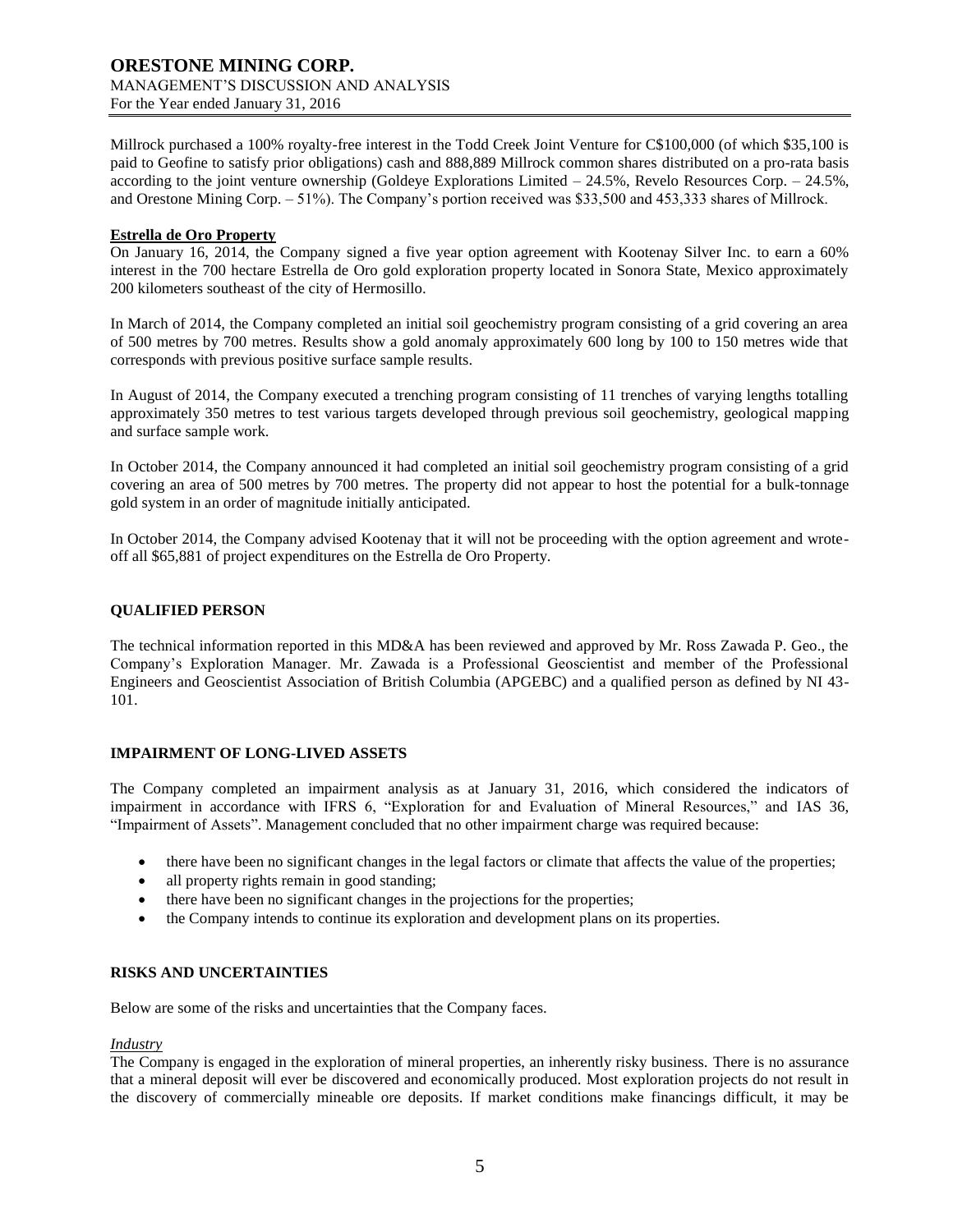# **ORESTONE MINING CORP.** MANAGEMENT'S DISCUSSION AND ANALYSIS

For the Year ended January 31, 2016

difficult for the Company to find joint venture partners. The Company may be unsuccessful in identifying and acquiring projects of merit.

#### *Mineral resource estimates*

The estimation of reserves and mineralization is a subjective process and the accuracy of any such estimates is a function of the quality of available data and of engineering and geological interpretation and judgment. No assurances can be given that the volume and grade of reserves recovered and rates of production will not be less than anticipated.

### *Gold and metal prices*

The price of gold is affected by numerous factors including central bank sales, producer hedging activities, the relative exchange rate of the U.S. dollar with other major currencies, supply and demand, political, economic conditions and production levels. In addition, the price of gold has been volatile over short periods of time due to speculative activities. The prices of other metals and mineral products that the Company may explore have the same or similar price risk factors.

### *Cash flows and additional funding requirements*

The Company currently has no revenue from operations. If any of its exploration programs are successful and optionees of properties complete their earn-in, the Company would have to provide its share of ongoing exploration and development costs in order to maintain its interest or be reduced in interest or to a royalty interest. Additional capital would be required to put a property into commercial production. The sources of funds currently available to the Company are equity capital or the offering of an interest in its projects to another party. Current economic conditions have limited the Company's ability to access financing through equity markets and this has created significant uncertainty as to the Company's ability to fund ongoing operations for the next operating period.

### *Environmental*

The Company's exploration and development activities are subject to extensive laws and regulations governing environment protection. The Company is also subject to various reclamation-related conditions. Although the Company closely follows and believes it is operating in compliance with all applicable environmental regulations, there can be no assurance that all future requirements will be obtainable on reasonable terms. Failure to comply may result in enforcement actions causing operations to cease or be curtailed and may include corrective measures requiring capital expenditures. Intense lobbying over environmental concerns by NGOs has caused some governments to cancel or restrict development of mining projects. Current publicized concern over climate change may lead to carbon taxes, requirements for carbon offset purchases or new regulation. The costs or likelihood of such potential issues to the Company cannot be estimated at this time.

### *Laws and regulations*

The Company's exploration activities are subject to extensive federal, provincial, state and local laws and regulations governing prospecting, development, production, exports, taxes, labour standards, occupational health and safety, mine safety and other matters in all the jurisdictions in which it operates. These laws and regulations are subject to change, can become more stringent and compliance can therefore become more costly. The Company applies the expertise of its management, advisors, employees and contractors to ensure compliance with current laws.

### *Title to mineral properties*

While the Company has investigated title to its mineral properties, this should not be construed as a guarantee of title. The properties may be subject to prior unregistered agreements or transfers and title may be affected by undetected defects. Unresolved native land claim issues in Canada may affect its properties in this jurisdiction in the future.

# *Possible dilution to present and prospective shareholders*

The Company's plan of operation, in part, contemplates the financing of its business by the issuance of securities and possibly, incurring debt. Any transaction involving the issuance of previously authorized but unissued shares of common stock, or securities convertible into common stock, would result in dilution, possibly substantial, to present and prospective holders of common stock. The Company may seek joint venture partners to fund in whole or in part exploration projects. This dilutes the Company's interest in properties. This dilution is undertaken to spread or minimize the risk and to expose the Company to more exploration plays. However, it means that any increased market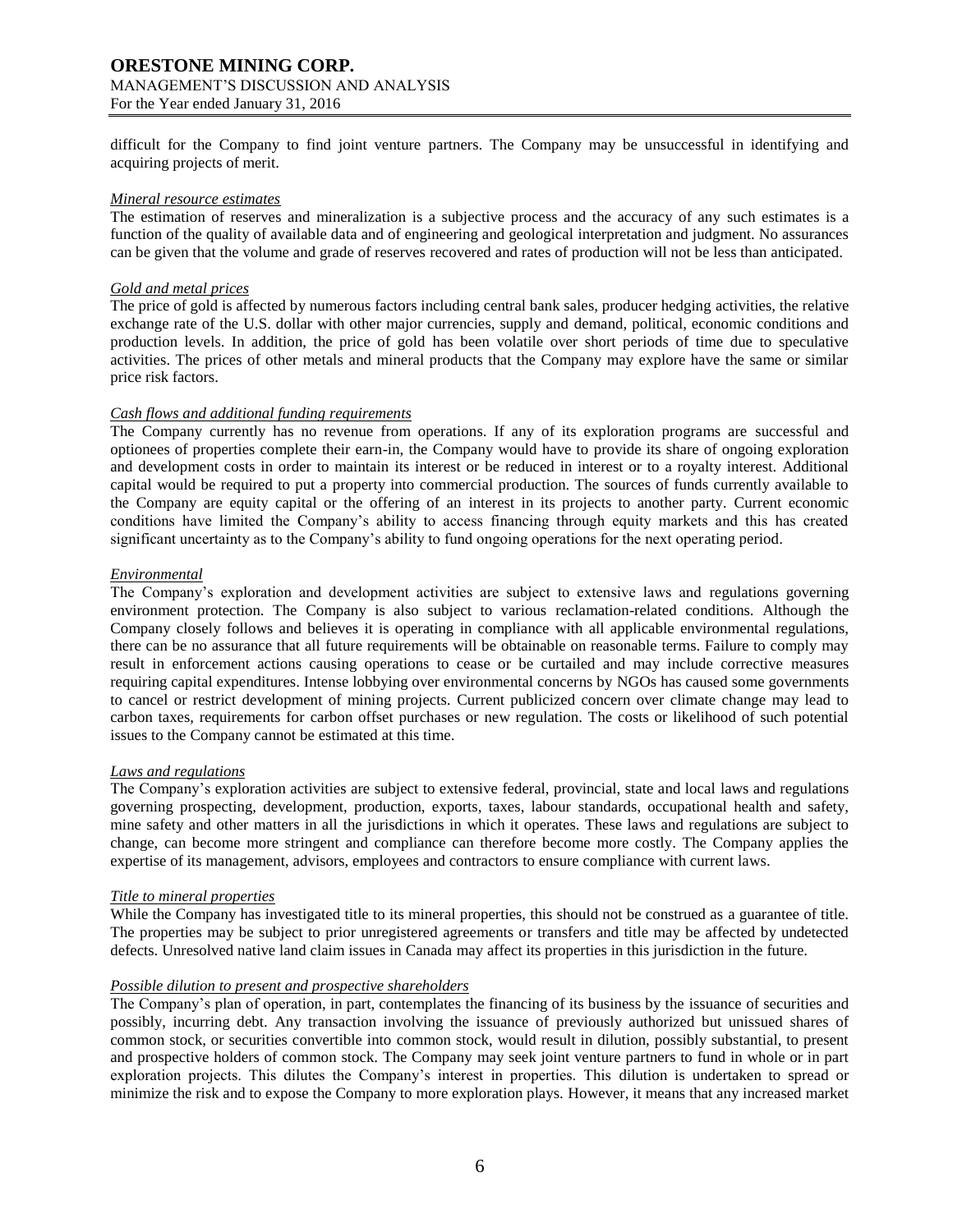capitalization or profit that might result from a possible discovery would be shared with the joint venture partner. There is no guarantee that the Company can find a joint venture partner for any property.

#### *Material risk of dilution presented by large number of outstanding share purchase options and warrants*

At January 31, 2016, there were 2,992,500 stock options outstanding. Directors and officers hold 2,512,000 of the options and 480,500 are held by employees and consultants of the Company.

#### *Trading volume*

The relatively low trading volume of the Company's shares reduces the liquidity of an investment in its shares.

#### *Volatility of share price*

Market prices for shares of early stage companies are often volatile. Factors such as announcements of mineral discoveries or discouraging exploration results, changes in financial results, and other factors could have a significant effect on share price.

#### *Competition*

There is competition from other mining exploration companies with operations similar to the Company's. Many of the companies with which it competes have operations and financial strength greater than the Company's.

#### *Dependence on management*

The Company depends heavily on the business and technical expertise of its management.

### *Conflict of interest*

Some of the Company's directors and officers are directors and officers of other natural resource or mining-related companies. These associations may give rise from time to time to conflicts of interest. As a result of such conflict, the Company may miss the opportunity to participate in certain transactions.

### **SUMMARY OF SELECTED ANNUAL FINANCIAL INFORMATION**

|                                                                         | Year ended                                         | Year ended | Year ended |  |
|-------------------------------------------------------------------------|----------------------------------------------------|------------|------------|--|
|                                                                         | January 31, 2016 January 31, 2015 January 31, 2014 |            |            |  |
|                                                                         | \$                                                 | \$         | \$         |  |
| Net sales/total revenues                                                |                                                    |            |            |  |
| Income (loss) before discontinued operations and<br>extraordinary items | (2,526,899)                                        | (378, 809) | (571, 151) |  |
| Per share basis                                                         | (0.07)                                             | (0.01)     | (0.02)     |  |
| Diluted per share basis                                                 | (0.07)                                             | (0.01)     | (0.02)     |  |
| Net income or loss, total                                               | (2,526,899)                                        | (378, 809) | (571, 151) |  |
| Per share basis                                                         | (0.07)                                             | (0.02)     | (0.02)     |  |
| Diluted per share basis                                                 | (0.07)                                             | (0.02)     | (0.02)     |  |
| Total assets                                                            | 1,522,398                                          | 4,073,496  | 4,409,542  |  |
| Total long-term financial liabilities                                   |                                                    |            |            |  |
| Cash dividends declared per share                                       |                                                    |            |            |  |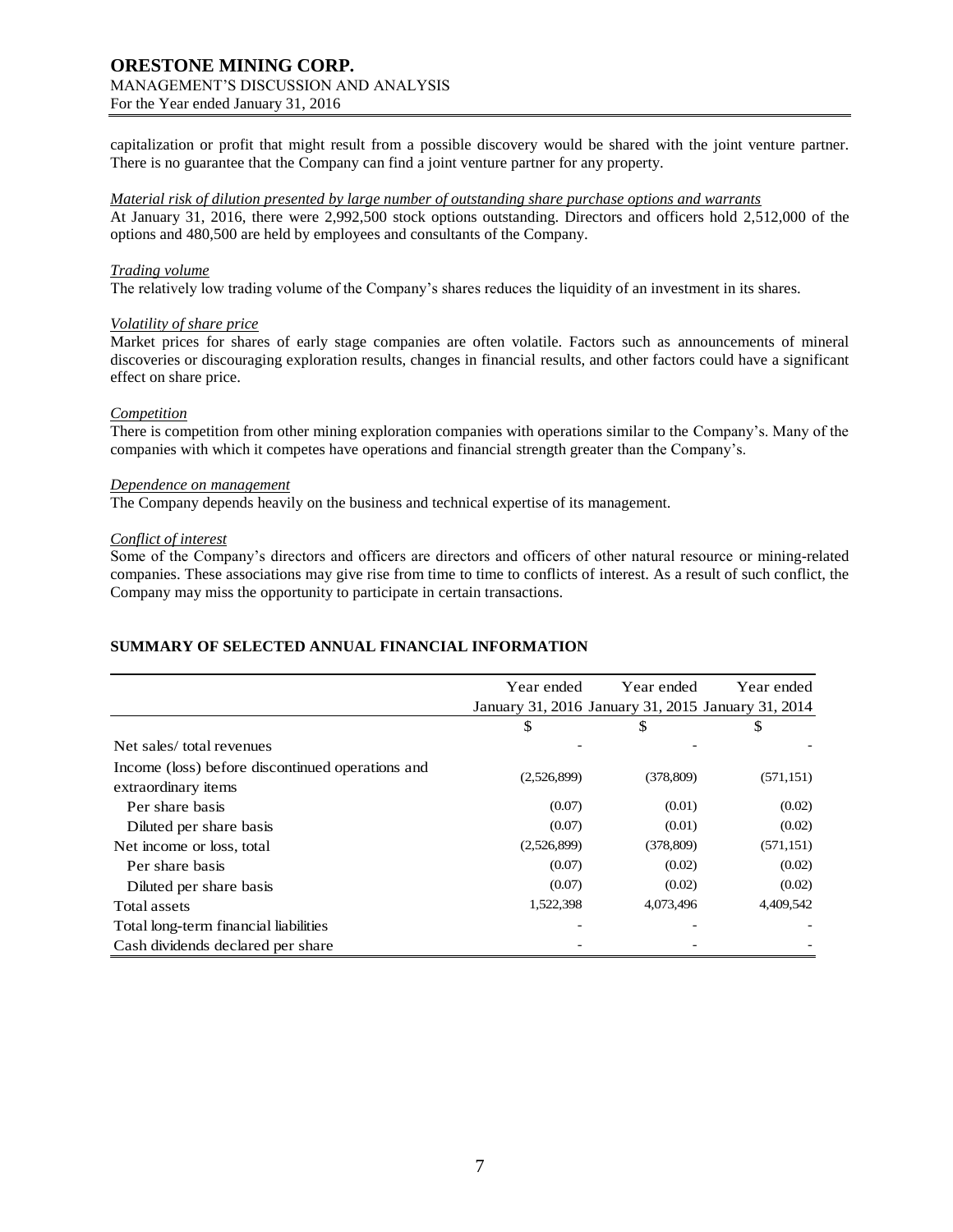## **ORESTONE MINING CORP.** MANAGEMENT'S DISCUSSION AND ANALYSIS

For the Year ended January 31, 2016

|                                                 |           | <b>Net</b>                  | Loss per share<br>from continuing | <b>Net</b><br>comprehensive | <b>Net</b><br>income (loss) |
|-------------------------------------------------|-----------|-----------------------------|-----------------------------------|-----------------------------|-----------------------------|
| Fiscal quarter ended                            | Revenues* | income $(\text{loss})^{**}$ | operations                        | income (loss)               | per share                   |
|                                                 | \$        |                             | S                                 | У                           | S                           |
| $31$ -Jan-16                                    | Nil       | (51, 101)                   | (0.00)                            | (2,337,907)                 | (0.06)                      |
| $31-Oct-15$                                     | Nil       | (55,999)                    | (0.00)                            | (53, 474)                   | (0.00)                      |
| $31 -$ Jul $-15$                                | Nil       | (53, 122)                   | (0.00)                            | (53,027)                    | (0.00)                      |
| 30-Apr-15                                       | Nil       | (82,590)                    | (0.00)                            | (82, 481)                   | (0.00)                      |
| $31$ -Jan-15                                    | Nil       | (64, 801)                   | (0.00)                            | (66, 757)                   | (0.00)                      |
| $31-Oct-14$                                     | Nil       | (68, 976)                   | (0.00)                            | (135, 487)                  | (0.00)                      |
| $31 -$ Jul $-14$                                | Nil       | (78, 169)                   | (0.00)                            | (88,190)                    | (0.00)                      |
| 30-Apr-14                                       | Nil       | (89, 588)                   | (0.00)                            | (88,375)                    | (0.00)                      |
| $31$ -Jan-14                                    | Nil       | (83, 814)                   | (0.00)                            | (82, 289)                   | (0.01)                      |
| $\star$<br>Danielski kalendar intenset in skupe |           |                             |                                   |                             |                             |

# **SUMMARY OF QUARTERLY FINANCIAL INFORMATION**

Revenues exclude interest income.

\*\* Net income (loss) before income taxes.

#### *Results of operation for the three months ended January 31, 2016 compared to the three months ended January 31, 2015:*

For the quarter ended January 31, 2016 the Company recorded a net comprehensive loss of \$2,337,907 (loss per share - \$0.06) compared to \$66,757 (loss per share - \$Nil) in the fourth quarter of fiscal 2015. The increase in the loss of \$2,271,150 was primarily due the loss on disposition of the Todd Creek Joint Venture mineral property rights.

During the three months ended January 31, 2016, the Company incurred \$51,101 (2015 - \$64,801) in general and administrative expenses, of which \$13 (2015 - \$27) relates to non-cash depreciation.

Excluding the non-cash items, the Company's general and administrative expenses amounted to \$51,088 compared to 2015's \$64,774, a decrease of \$13,686. The decrease is due to a decrease in miscellaneous office expenses of \$11,443, an increase in project investigation of \$5,291 and a decrease in professional fees paid to consultants of \$1,648, due to the Company's continued efforts to conserve cash. Other administrative expenditures varied over the periods but the overall effect of these variances was not material.

During the three months ended January 31, 2016, the Company spent \$1,422 in exploration costs compared to \$46,670 exploration costs incurred in same period in fiscal 2015.

### *Results of operation for the year ended January 31, 2016 compared to the year ended January 31, 2015:*

During the year ended January 31, 2016, the Company incurred losses of \$2,526,899 (\$0.07 loss per share) compared to a net loss of \$378,809 (\$0.01 loss per share) for the same period in fiscal 2015. The increase in the loss of \$2,148,090 was primarily due the loss on disposition of the Todd Creek Joint Venture mineral property rights.

During the year ended January 31, 2016, the Company incurred \$242,812 (2015 - \$301,534) in general and administrative expenses, of which \$Nil (2015 - \$15,552) relates to non-cash share-based expense for options vested during the period and non-cash depreciation of \$49 (2015 - \$110).

Excluding the non-cash items, the Company's general and administrative expenses amounted to \$242,763 compared to 2015's \$285,872 a decrease of \$43,109. The decrease was primarily due to a decrease in office and miscellaneous expenses of \$33,212 due to a decrease in rent and miscellaneous office expenses in an increased effort to conserve the Company's treasury, and a decrease in professional fees of \$9,897 due to the reduction of legal and accounting fees paid during the year. Other administrative expenditures varied over the periods but the overall effect of these variances was not material.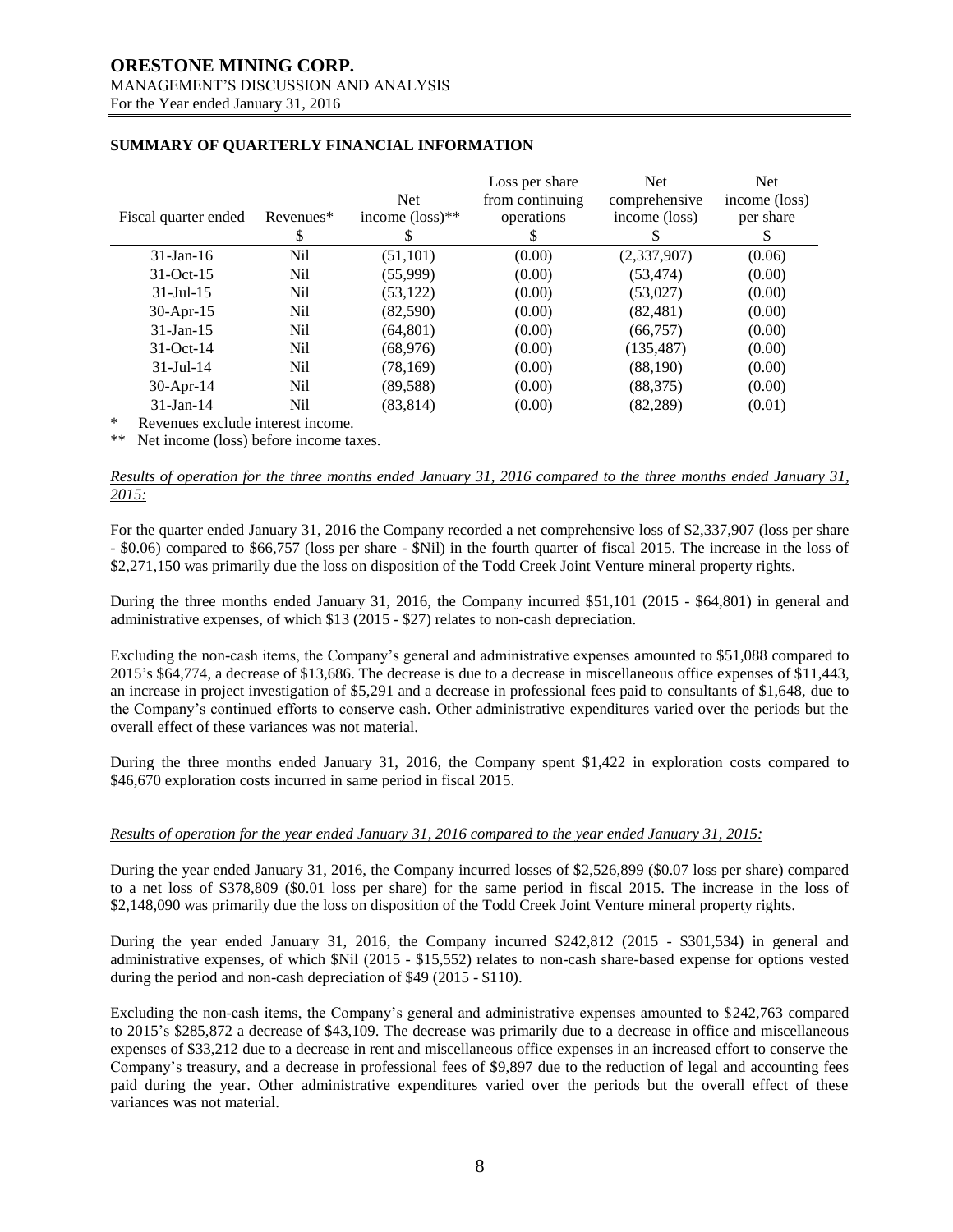During the year ended January 31, 2016, the Company spent \$1,726 in exploration costs compared to \$67,107 exploration costs incurred in the same period in fiscal 2015.

# **LIQUIDITY AND CAPITAL RESOURCES**

At January 31, 2016, the Company had current assets of \$156,546 and current liabilities of \$52,304 (January 31, 2015 - \$243,063 and \$76,503 respectively). Working capital was \$104,242 (January 31, 2015 – \$166,560). Cash totaled \$11,872 as at January 31, 2016, a decrease of \$131,097 from \$142,969 as at January 31, 2015. The decrease was a result of: (a) \$1,726 (2015 - \$67,107) spent on the Company's mineral properties and property, plant and equipment; (b) \$211,671 (2015 - \$244,710) spent in operating activities, including changes in working capital; offset by (c) \$33,500 (2015 - \$Nil) net proceeds from the of mineral property rights, (d) \$6,000 (2015 - \$Nil) net proceeds from the sale of marketable securities, and (e) \$42,800 (2015 - \$Nil) net proceed from the redemption of investment deposits.

The Company has obligations pursuant to option agreements it has entered into. The Company has no contractual commitments to satisfy these obligations, however it would forfeit any interest t may have earned to that date should it decide not to satisfy these obligations. Detailed terms of those agreements and the obligations are included in the financial statements.

Management estimates that the current cash position and future cash flows from warrants and options will be sufficient for the Company to carry out its anticipated exploration and operating plans through the end of its fiscal 2017.

There may be circumstances where, for sound business reasons, a reallocation of funds may be necessary in order to the Company to achieve its stated business objectives.

# **OFF BALANCE SHEET ARRANGEMENTS**

The Company has no off-balance sheet arrangements that would potentially affect its operations or financial condition of the Company.

### **OUTSTANDING SHARE DATA**

#### Common Shares

The authorized share capital of the Company consists of an unlimited number of common shares without par value.

|                  | Number of common shares<br>issued and outstanding | <b>Share Capital Amount</b> |
|------------------|---------------------------------------------------|-----------------------------|
| January 31, 2015 | 37,772,233                                        | 6.148.828                   |
| January 31, 2016 | 37,772,233                                        | 6.148.828                   |
| May 30, 2016     | 37,772,233                                        | 6,148,828                   |

### Stock options

The Company has adopted an incentive share option plan for its directors, officers, employees and consultants under which the Company may gran options to acquire a maximum number of common shares equal to 10% of the total issued and outstanding common shares of the Company.

As at January 31, 2016, the Company had a total of 2,992,500 options outstanding with exercise prices ranging from \$0.10 to \$0.42, expiring between September 8, 2016 and October 7, 2018. If all the remaining outstanding options were exercised, the Company's available cash would increase by \$492,000.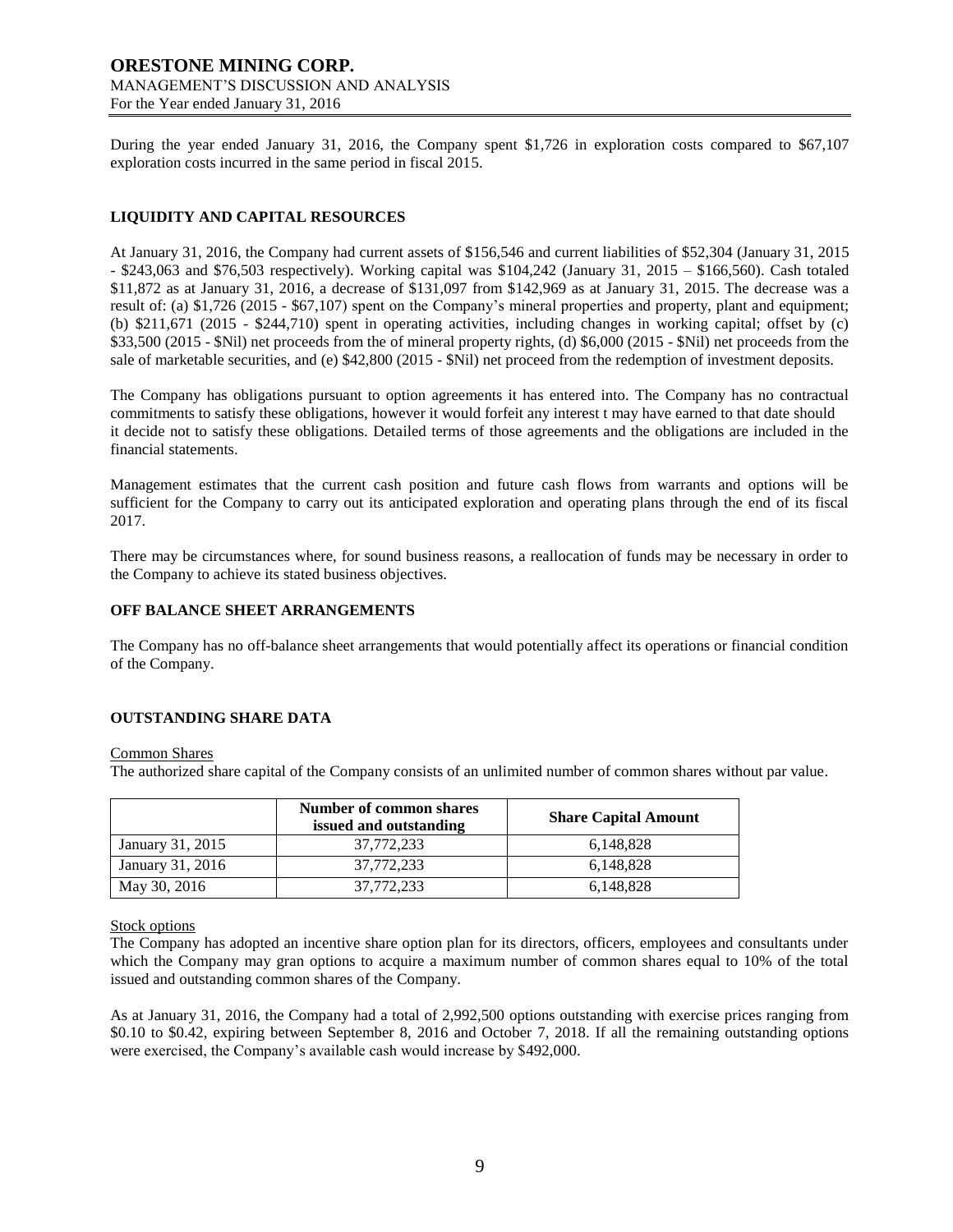|           | Number of Exercise price |                    |
|-----------|--------------------------|--------------------|
| shares    | (\$)                     | Expiry date        |
| 312,500   | 0.42                     | September 8, 2016  |
| 50,000    | 0.40                     | September 29, 2016 |
| 1,855,000 | 0.15                     | October 26, 2017   |
| 625,000   | 0.10                     | June 28, 2018      |
| 150,000   | 0.10                     | October 8, 2018    |
| 2,992,500 |                          |                    |

As at January 31, 2016 options were outstanding as follows:

At the date of this MD&A, there were 37,772,233 common shares issued and outstanding and 40,764,733 common shares outstanding on a diluted basis.

#### **RELATED PARTY TRANSACTIONS**

#### a) Key management personnel compensation

The aggregate value of transactions and outstanding balances relating to key management personnel and entities over which they have control or significant influence were as follows:

|                              | January 31,<br>2016 | January 31,<br>2015 |
|------------------------------|---------------------|---------------------|
|                              |                     |                     |
| Short-term employee benefits | 130,560             | 130,560             |
|                              | 130,560             | 130,560             |

#### b) Other related party transactions

|                                     |         | Total charged as at |             | Balance outstanding as at |             |
|-------------------------------------|---------|---------------------|-------------|---------------------------|-------------|
|                                     |         | January 31,         | January 31, | January 31,               | January 31, |
| Amounts due from:                   | Service | 2016                | 2015        | 2016                      | 2015        |
|                                     |         |                     |             | \$                        |             |
| A public company with a director in |         |                     |             |                           |             |
| common with the Company             | Rent    | 12.670              | 54.712      |                           |             |
| A private company controlled by a   |         |                     |             |                           |             |
| director of the Company (Note 4)    | Rent    | 3.271               | 13,083      | 31,571                    | 24,524      |
| A public company with a director in |         |                     |             |                           |             |
| common with the Company (Note 4)    | Rent    | 3,271               | 13,083      | 3,343                     | 9,968       |
|                                     |         | 19,212              | 80,878      | 34,914                    | 34,492      |

Amounts owing to/from related parties are non-interest bearing, unsecured, and have no fixed terms of repayment.

# **PROPOSED TRANSACTIONS**

The Company does not currently have any proposed transactions approved by the board of directors. All current transactions are fully disclosed in the financial statements for the year ended January 31, 2016.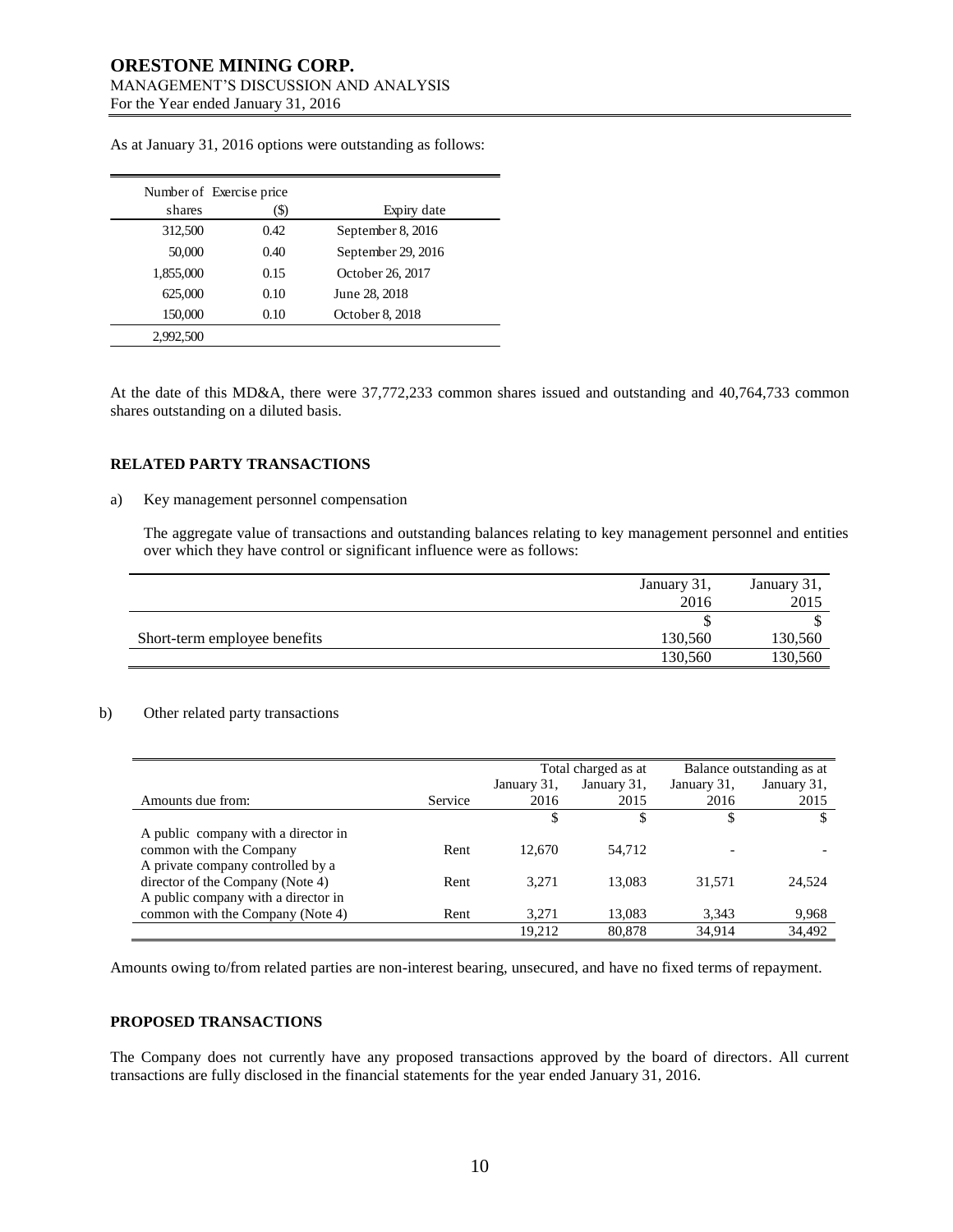### **OTHER ITEMS NOT RELATED TO ONGOING BUSINESS ACTIVITIES**

#### *Changes in the direction of business*

Since incorporation on April 30, 2007, the Company is and continues to be primarily in the exploration stage with respect to its mineral properties.

### **FINANCIAL INSTRUMENTS AND RISK MANAGEMENT**

The Company's financial instruments consist of cash, receivables, mineral tax credit recoverable, loans payable, accounts payable and due to related parties. The carrying value of these financial instruments approximates their fair value and are measured based on Level 1 of the fair value hierarchy. The Company's financial instruments are exposed to certain financial risks, including currency risk, credit risk, liquidity risk and interest risk.

#### **Management of Financial Risk**

The Company's financial instruments are exposed to certain financial risks, which include credit risk, interest rate risk, liquidity risk, and market risk.

#### *Credit Risk*

Credit risk is the risk that one party to a financial instrument will fail to fulfill an obligation causing the other party to incur a financial loss. The Company is exposed to credit risks arising from its cash holdings and receivables. The Company manages credit risk by placing cash with major Canadian financial institutions. Receivables are due from the Government of Canada and for reimbursements. Management believes that credit risk related to these amounts is low. As at January 31, 2016, the Company's maximum exposure to credit risk is the carrying value of its cash equivalents and accounts receivable.

#### *Interest Rate Risk*

Interest rate risk is the risk that an investment's value will change due to a change in the level of interest rates. The Company's exposure to interest rate risk relates to its ability to maintain the current rate of interest on its short-term investment.

#### *Liquidity Risk*

Liquidity risk is the risk that the Company will not have sufficient funds to meet its financial obligations when they are due. To manage liquidity risk, the Company reviews additional sources of capital to continue its operations and discharge its commitments as they become due.

#### *Market Risk*

Market risk is the risk that the fair value or future cash flows of a financial instrument will fluctuate because of changes in market prices. Market risk comprises three types of risk: currency risk, interest rate risk and price risk. The Company is not subject to currency risk as the functional currency is the Canadian dollar. The Company does not use any form of derivative or hedging instruments to reduce its foreign currency risk. The Company is not affected by price risk.

#### *Management of Industry Risk*

The Company is engaged primarily in the mineral exploration field and manages related industry risk issues directly. The Company is potentially at risk for environmental reclamation and fluctuations in commodity based market prices associated with resource property interests. Management is of the opinion that the Company addresses environmental risk and compliance in accordance with industry standards and specific project environmental requirements.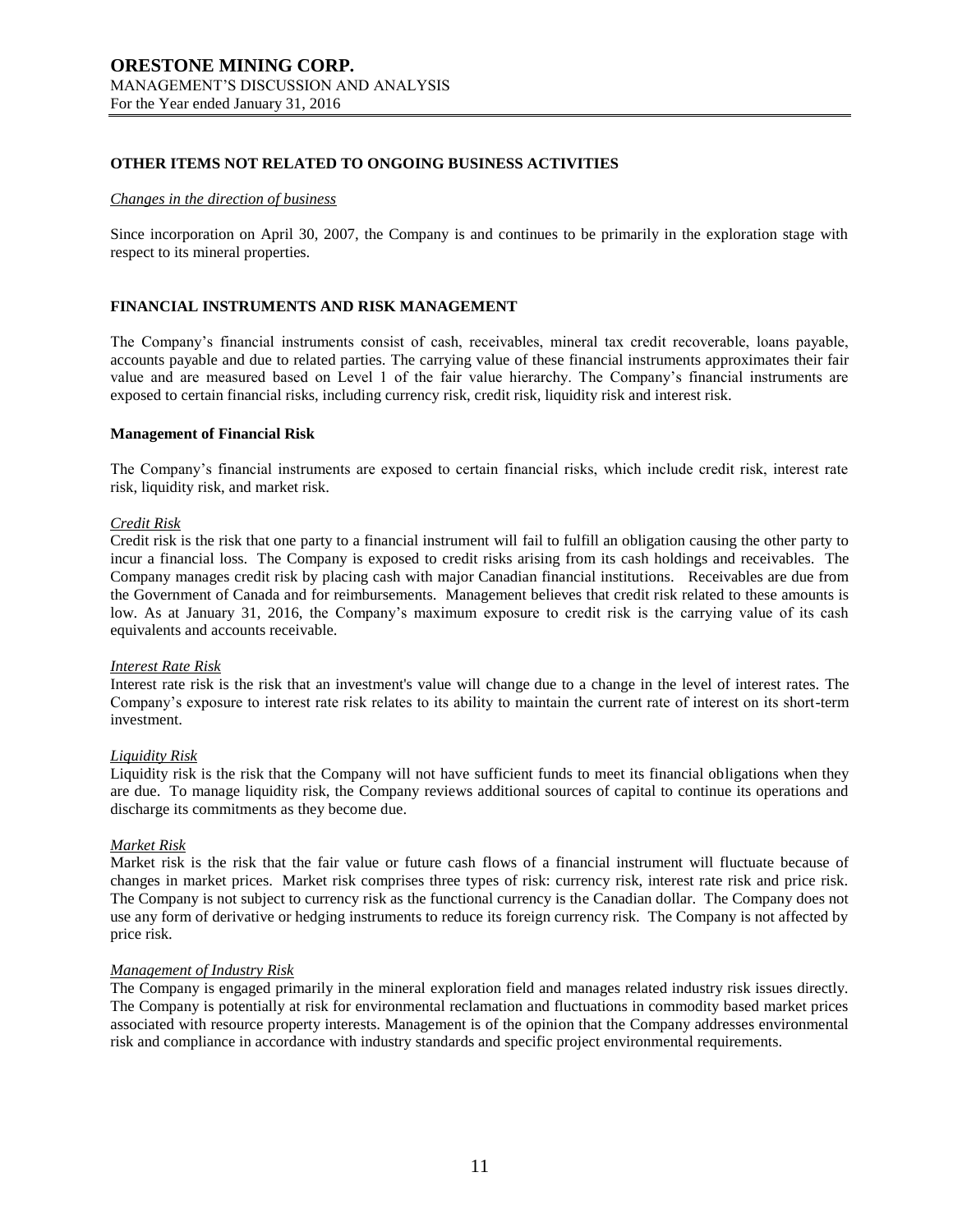### *Commodity Price Risk*

The ability of the Company to explore its mineral properties and the future profitability of the Company are directly related to the market price of gold and other precious metals.

### **Management of Capital**

The Company manages its common shares, stock options and warrants as capital. The Company's objectives when managing capital are to safeguard the Company's ability to continue as a going concern in order to pursue the exploration of its mineral properties to maintain a flexible capital structure which optimizes the costs of capital at an acceptable risk.

The Company manages the capital structure and makes adjustments to it in light of changes in economic conditions and the risk characteristics of the underlying assets. To maintain or adjust the capital structure, the Company may attempt to issue new shares and, acquire or dispose of assets.

### **ACCOUNTING ESTIMATES AND JUDGMENTS**

The preparation of these consolidated financial statements requires management to make estimates and judgments and form assumptions that affect the reported amounts and other disclosures in these financial statements. The estimates and associated assumptions are based on historical experience and various other factors that are believed to be reasonable under the circumstances, the results of which form the basis of making the judgments about carrying values of assets and liabilities that are not readily apparent from other sources. Actual results may differ from these estimates under different assumptions and conditions.

The estimates and underlying assumptions are reviewed on an ongoing basis. Revisions to accounting estimates are recognized in the period in which the estimate is revised if the revision affects only that period or in the period of the revision and further periods if the review affects both current and future periods

Critical accounting estimates are estimates and assumptions made by management that may result in material adjustments to the carrying amount of assets and liabilities within the next financial year. Critical estimates used in the preparation of these financial statements include, among others, the recoverability of accounts receivable and deferred income tax assets, impairment of assets, measurement of share-based payments and valuation of reclamation obligations.

Critical accounting judgments are accounting policies that have been identified as being complex or involving subjective judgments or assessments. Critical accounting judgments include the expected economic lives of and the estimated future operating results and net cash flows from exploration properties and equipment.

### **New, Amended and Future IFRD pronouncements**

The Company has adopted the following revised standards, effective February 1, 2015. There was no consequential impact upon adoption.

IFRS 8 – Operating Segments – was amended to require (i) disclosure of judgements made by management in aggregating segments, and (ii) a reconciliation of segment assets to the entity's assets when segment assets are reported.

IAS 24 – Related Party Transactions – was amended to (i) revise the definition of "related party" to include an entity that provides key management personnel services to the reporting entity or its parent, and (ii) clarify related disclosure requirements.

The following standards have been published and are mandatory for the Company's annual accounting periods beginning on or after February 1, 2018: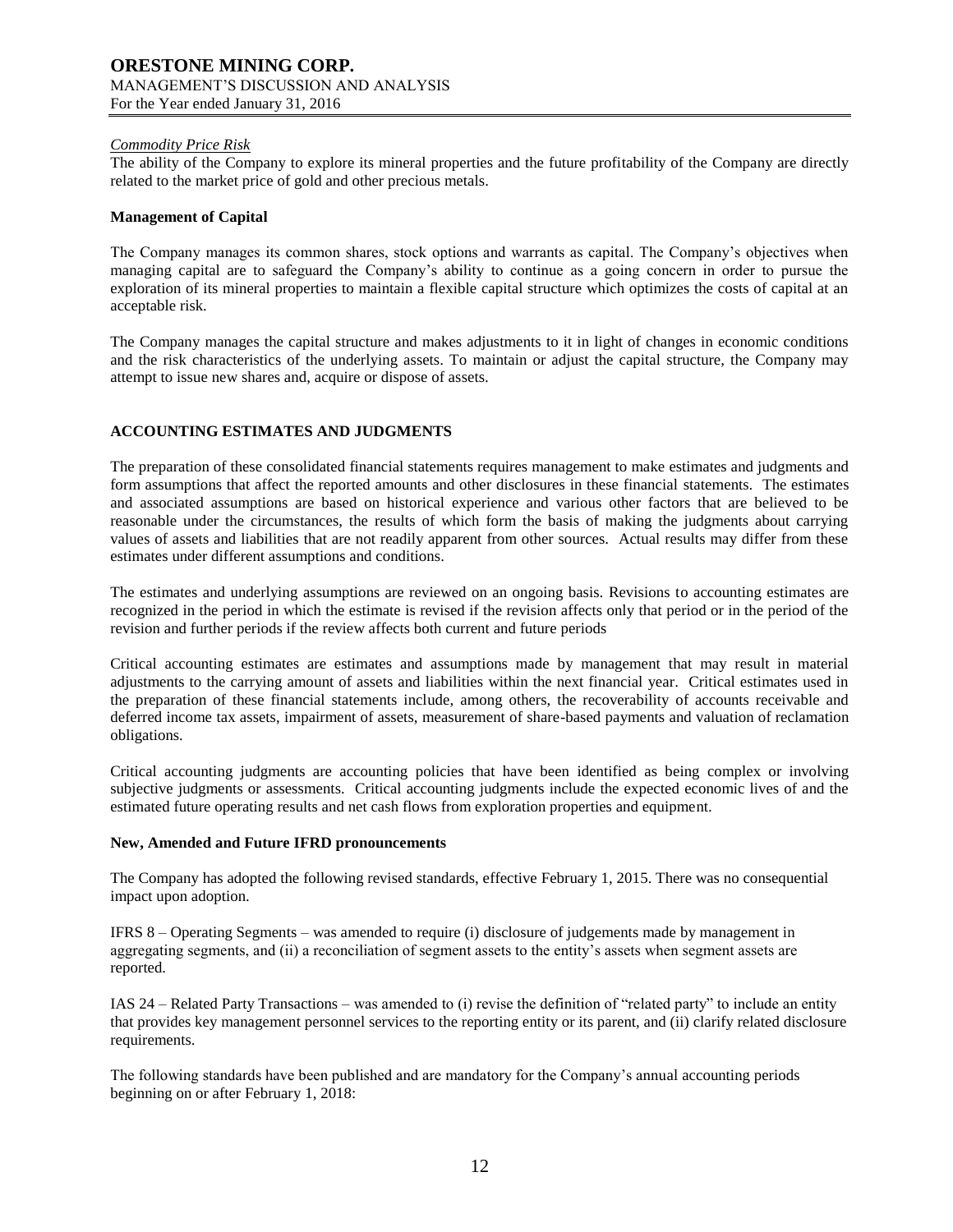IFRS 7 – Financial Instruments – Disclosures - was amended to require additional disclosures on transition from IAS 39 to IFRS 9. The Company is currently evaluating the extent of the impact of the adoption of this standard.

IFRS 9 – Financial Instruments - introduces new requirements for the classification and measurement of financial assets and liabilities. The Company is currently evaluating the extent of the impact of the adoption of this standard.

The application of these new and revised IFRS has not had any material impact on the amounts reported for the current and prior periods but may affect the accounting for future transactions or arrangements.

### **OTHER MD&A DISCLOSURE REQUIREMENTS**

#### Information available on SEDAR:

As specified by National Instrument 51-102, Orestone advises readers of this MD&A that important additional information about the Company is available on the SEDAR website (www.sedar.com).

#### Disclosure by venture issuer without significant revenue

An analysis of the material components of the Company's general and administrative expenses is disclosed in the financial statements to which this MD&A relates. An analysis of the material components of the mineral property and deferred exploration costs of the Company's mineral properties for its first two completed financial years is disclosed in Note 5 to the financial statements to which this MD&A relates.

### Going concern issue

The Company is in the exploration stage and has no revenue or income from operations. The Company has limited capital resources and has to rely upon the sale of equity and/or debt securities for cash required for exploration and development purposes, for acquisitions and to fund the administration of the Company. Since the Company does not expect to generate any revenues from operations in the near future, it must continue to rely upon the sales of its equity or debt securities or joint venture agreements to raise capital. It follows that there can be no assurance that financing, whether debt or equity, will be available to the Company in the amount required by the Company at any particular time or for any period and that such financing can be obtained on terms satisfactory to the Company.

The Company's financial statements have been prepared on a going concern basis which assumes that the Company will be able to realize its assets and discharge its liabilities in the normal course of business for the foreseeable future. The continuing operations of the Company are dependent upon its ability to obtain the necessary financing to meet its ongoing commitments and further its mineral exploration programs.

The Company may encounter difficulty sourcing future financing in light of the recent economic downturn. The current financial equity market conditions and the inhospitable funding environment make it difficult to raise capital through the private placements of shares. The junior resource industry has been severely affected by the world economic situation as it is considered speculative and high-risk in nature, making it even more difficult to fund. While the Company is using its best efforts to achieve its business plans by examining various financing alternatives, there is no assurance that the Company will be successful with any financing ventures.

#### Evaluation of Disclosure Controls and Procedures

Disclosure controls and procedures are designed to provide reasonable assurance that all relevant information is gathered and reported to senior management, including the Company's Chief Executive Officer and Chief Financial Officer, on a timely basis so that appropriate decisions can be made regarding public disclosure. Management of the

Company, with the participation of the Chief Executive Officer and Chief Financial Officer, has evaluated the effectiveness of the Company's disclosure controls and procedures as at January 31, 2016, as required by Canadian securities law. Based on that evaluation, the Chief Executive Officer and the Chief Financial Officer have concluded that, as of January 31, 2016, the disclosure controls and procedures were effective to provide reasonable assurance that information required to be disclosed in the Company's annual filings and interim filings (as such terms are defined under National Instrument 52-109 Certification of Disclosure in Issuer's Annual and Interim Filings) and